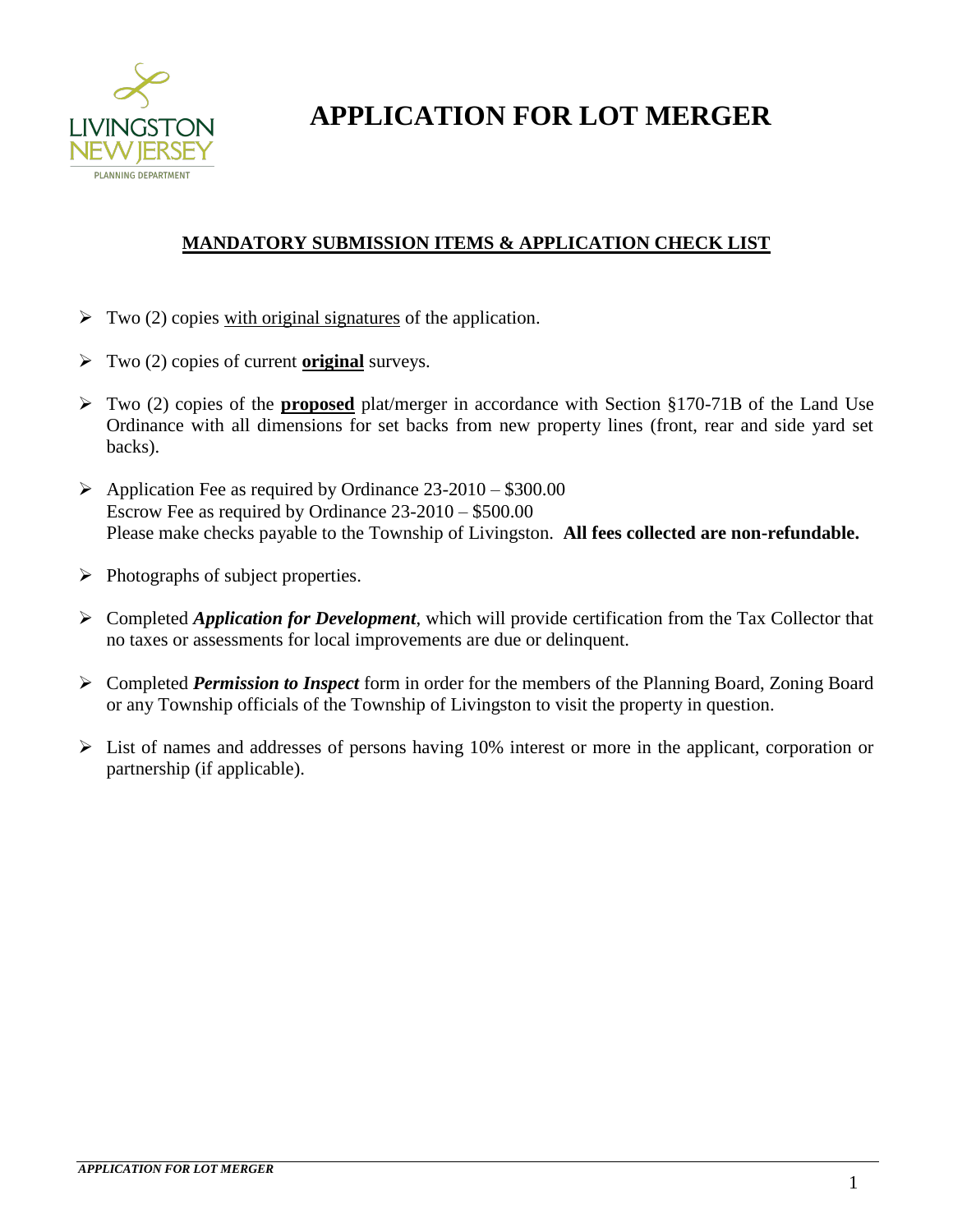

## **APPLICATION FOR LOT MERGER**

| DATE OF SUBMISSION                |        | <b>APPLICATION NUMBER</b> |  |  |
|-----------------------------------|--------|---------------------------|--|--|
| <b>FOR OFFICE USE</b>             |        |                           |  |  |
| <b>BLOCK</b>                      | LOT(S) | <b>ZONE</b>               |  |  |
| <b>BLOCK</b>                      | LOT(S) | <b>ZONE</b>               |  |  |
| <b>BLOCK</b>                      | LOT(S) | <b>ZONE</b>               |  |  |
| <b>CURRENT PROPERTY ADDRESSES</b> |        |                           |  |  |
| NEW PROPERTY ADDRESS REQUESTED    |        |                           |  |  |
| <b>APPLICANT</b>                  |        | <b>TELEPHONE</b>          |  |  |
| <b>ADDRESS</b>                    |        | <b>EMAIL</b>              |  |  |
| <b>OWNER</b>                      |        | <b>TELEPHONE</b>          |  |  |
| <b>ADDRESS</b>                    |        | <b>EMAIL</b>              |  |  |

The Applicant requests and agrees that the merged lots or parcels shall be shown as a single lot or single parcel on the Township Tax map and shall be one lot or one parcel for land use purposes. The Township of Livingston will assess the merged lots or merged parcels as a single lot or a single parcel.

If at any time the Applicant, or its heirs, legatees, successors and assigns of the Applicant wish to subdivide the merged lot or merged parcel, subdivision approval must be obtained from the Township of Livingston Planning Board as per the Township of Livingston's Land Use regulations.

The Applicant further agrees that the approval of this application shall be filed at the expense of the Applicant in the Essex County Registry of Deeds.

I/We as the only party/parties having record title interests in the land described herein declare that the property described by this document is under common ownership by me/us and this application will serve as a formal petition and consent to the Lot Merger Application.

| I hereby affirm that all of the above statement and | I hereby affirm that I am the owner of the premises    |  |  |  |
|-----------------------------------------------------|--------------------------------------------------------|--|--|--|
| statements contained in the papers submitted        | involved in this application and that I consent to the |  |  |  |
| herewith are true.                                  | filing of the application.                             |  |  |  |
| <b>Signature of Applicant</b>                       | <b>Signature of Owner</b>                              |  |  |  |
| Date                                                | <b>Date</b>                                            |  |  |  |
| <b>Address</b>                                      | <b>Address</b>                                         |  |  |  |
| <b>APPLICATION CONTINUED ON PAGE 3</b>              |                                                        |  |  |  |